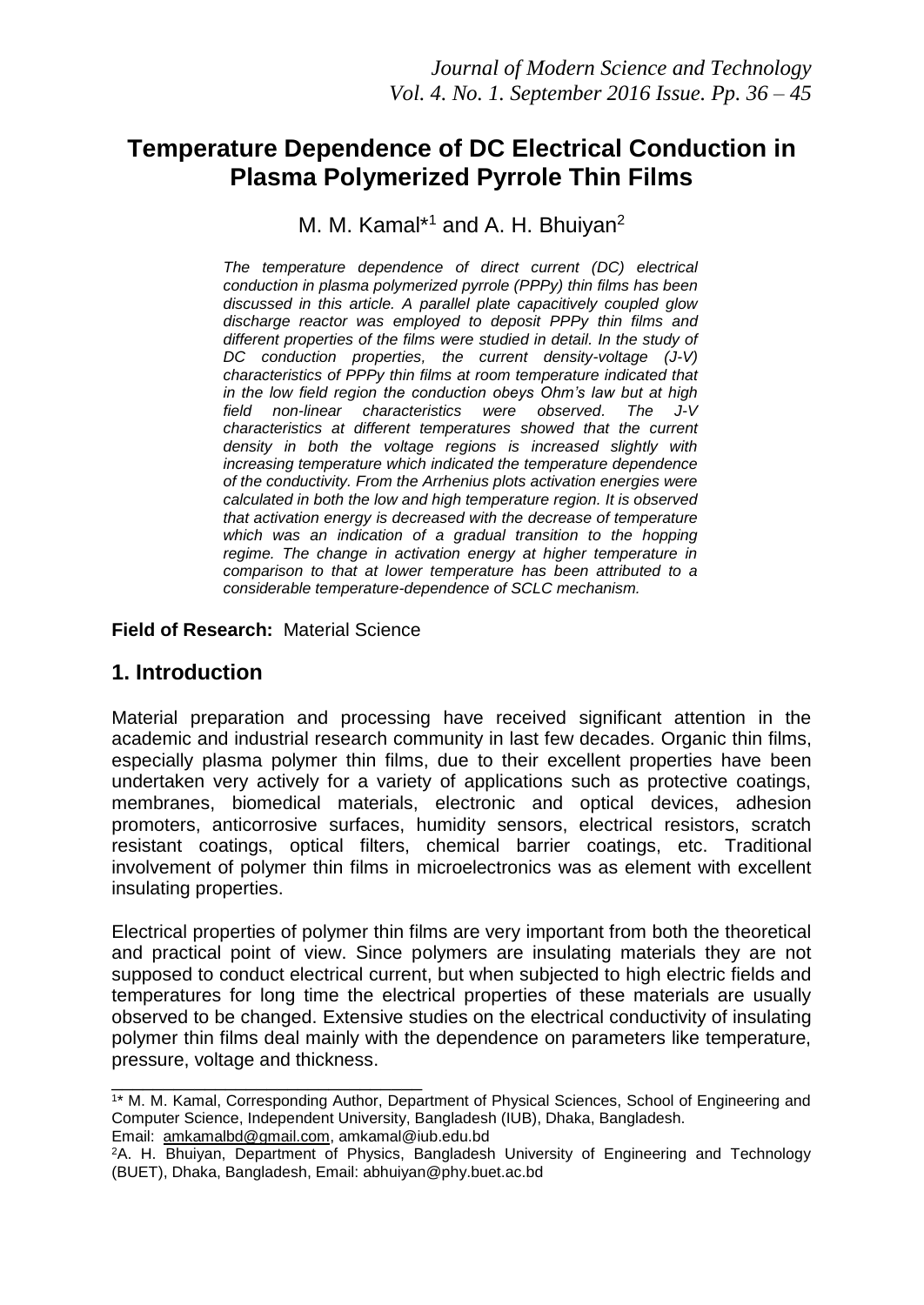Polymer conductivity is very low, usually less than 10<sup>-13</sup> (Ohm-m)<sup>-1</sup> [Dissado and Fothergill, 1992]. In amorphous solids the band structure is not well-defined and explanation of conduction mechanisms in these materials is very complicated. When electronic conduction is considered in polymers, band theory is not at all suitable because the atoms are covalently bonded to one another, forming polymeric chains that experience weak intermolecular interactions. But macroscopic conduction requires electron movement not only along the chain but also from one chain to another. This changes the classic band theory and limits the movement of charge. However the band gap is very large in polymer material and it is very difficult to create mobile charge [Ieda 1984; Das-Gupta 1987].

In polymer system, the conductivity is influenced by the factors such as dopant level, morphology of polymer, concentration of conducting species, temperature, etc. It is difficult to generalize the temperature dependence of dc conduction whether it is ionic or electronic, since so many processes are possible. As the temperature is increased the charge carrier concentration increases strongly with temperature. This dominates the temperature dependence of the conductivity giving it an Arrhenius-like character i.e., exponential temperature dependence as,

$$
J = J_0 \exp \frac{-\Delta E}{kT}
$$
 (1)

Where  $J_0$  is a constant and  $\Delta E$  is the activation energy for carrier generation. Whatever the Ohmic mechanism, a *log J* vs. *1/T* plot (Arhennius plot) will usually exhibit increasing linear slopes (activation energies) as T is raised [Maisel and Glang, 1970].

This paper discusses the temperature dependence of DC electrical conduction in PPPy thin films. The *J-V* characteristics of PPPy thin films of different thicknesses were investigated at different temperatures. To investigate the nature of dependence the Arrhenius plots (*log J* vs. *1/T* plot) were made and activation energies were calculated in both low and high temperature region.

This article comprises of five sections. Section 1 is the introduction, section 2 deals with literature review, section 3 describes the experimental details for deposition of the thin films and electrical measurement technique, section 4 discusses the results including necessary theory to explain them and the article is ended up with its concluding remarks in section 5.

## **2. Literature Review**

Many reports on the investigation of the structural, optical, direct current (DC) and alternating current (AC) electrical properties of plasma polymerized thin films are found in the literature. The optical characterization and direct current electrical characterization of the plasma polymerized pyrrole-*N,N,3,5* tetramethylaniline (PPPy-PPTMA) bilayer thin films were studied by Kamal and Bhuiyan [2011, 2012]. The optical characterization and direct current electrical characterization of the PPPy monolayer thin films were also reported by Kamal and Bhuiyan [2013a, 2013b]. They also investigated on the direct current electrical conduction mechanism of the PPPy monolayer thin films [Kamal and Bhuiyan, 2014] and reported space charge limited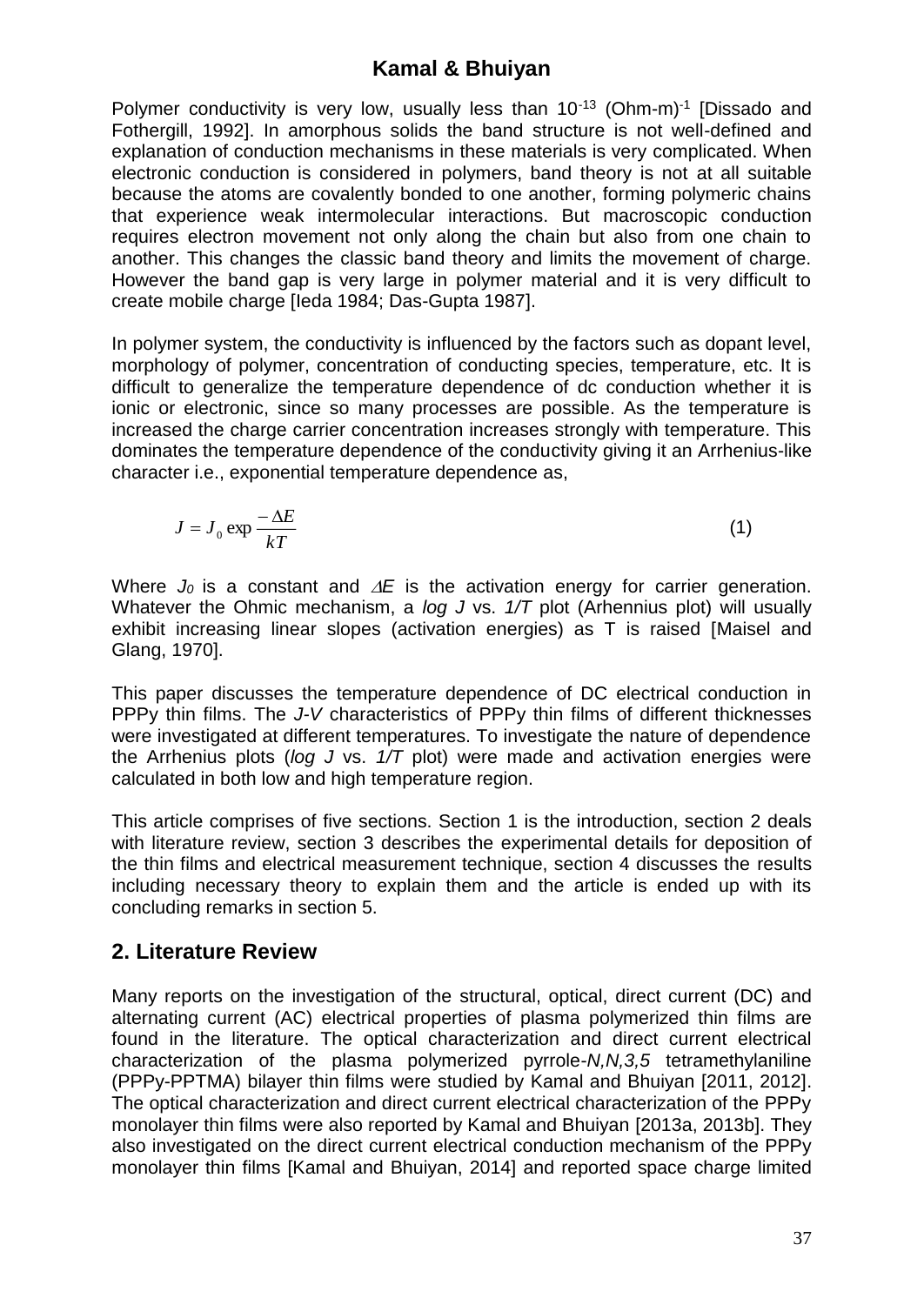conduction (SCLC) dominated by exponential trap distribution at the higher voltage region. Akther and Bhuiyan [2005a, 2005b, 2005c] reported that the plasma polymerized *N,N,*3,5-tetramethyaniline (PPTMA) thin films of different thicknesses showed Ohmic behavior at the lower voltage region and SCLC at the higher voltage region. From the UV-vis absorption spectra, allowed direct transition ( $E_{\text{od}}$ ) and indirect transition ( $E_{qi}$ ) energy gap were determined and it was seen that while  $E_{qd}$ increases a little, Eqi decreases, on heat treatment of PPTMA. It was then concluded that PPTMA thin film with conjugation can be produced by plasma polymerization and the structural order can be improved by heat treatment. The influence of temperature and humidity on the electrical conductivity of polyaniline (PAn) and polypyrrole (PPy) thin films were studied [Morales et al., 2000]. To study the temperature dependence of the conductivity the polymers were submitted to heating–cooling cycles. In the heating step of the cycles, the polymers with greater humidity contents did not have the behavior proposed in the Arrhenius model because the loss of water molecules affected the shape of the curve. During the cooling step, the plots showed good agreement with the Arrhenius model. These behaviors suggested that in the absence of humidity, the electric conductivity was dominated by 1-D conducting character of the polymeric systems. Chowdhury and Bhuiyan [2000] investigated the dielectric relaxation behavior of the as-deposited and heat treated plasma polymerized Diphenyl (PPDP) thin films over the frequency range from 10<sup>-1</sup> to 10<sup>6</sup> Hz and temperature range from 223 to 423 K. It was observed that the ac conductivity was more dependent on temperature in the low frequency region than in the high frequency region. El-Nahass et al. [2006] investigated the dependence of the dc and ac electrical conductivity of thermally deposited N-(pdimethylaminobenzylidene)-p-nitroaniline (DBN) thin films on the temperature and frequency. The dc conductivity showed an increasing rate of thermally activated carrier hopping with increasing temperature.

# **3. Experimental Details**

The plasma polymerized pyrrole thin films were deposited on to chemically cleaned glass substrates at room temperature by using a capacitively coupled glow discharge plasma reactor. The monomer pyrrole was collected from Aldrich-Chemie D-7924, Steinheim, Germany. The vapor of the monomers was introduced in to the glow discharge reactor through a flow-meter (Glass Precision Engineering, Meterate, England, UK) at the flow rate of about 20  $cm<sup>3</sup>$  (STP)/min. The glow discharge system consists of two parallel plate electrodes of stainless steel of diameter and thickness 0.09 and 0.001 m respectively placed 0.035 m apart. The glow discharge chamber was evacuated by a rotary pump (Vacuubrand GMBH & Co, 97877 Wertheim, Germany) and plasma was generated around the substrates with a power of about 30 W.

For electrical measurements the Al/ PPPy/ Al sandwich configuration were formed by using an Edward vacuum coating unit E-306A (Edward, UK) at a pressure of about 1.33×10<sup>-3</sup> Pa with an effective electrode area of about 10<sup>-4</sup> m<sup>2</sup>. The J-V characteristics of PPPy thin films of different thicknesses were studied in the voltage range of 1.0 - 30.0 V, first at room temperature and then at different higher temperatures ranges from 298 to 398 K. The current across the thin films was measured by a high impedance Keithley 614 electrometer (Keithley Instruments, Inc., USA) and the DC voltage was applied by an Agilent 6545A stabilized DC power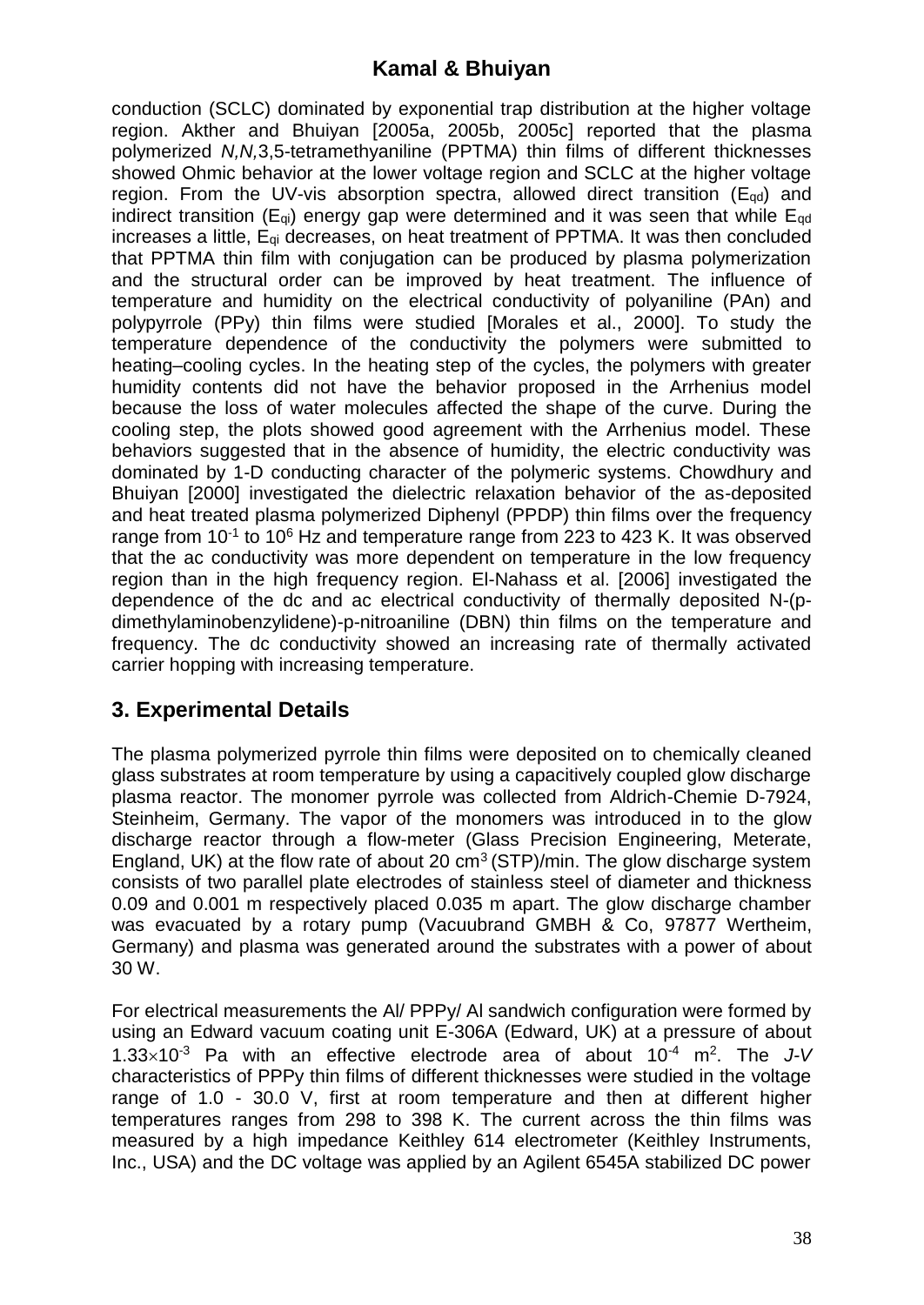supply (Agilent Technologies Japan Ltd, Tokyo, Japan). The thermally activated current or the temperature dependence of current across the thin films was measured at different applied voltages using the above mentioned electrometer. For these measurements the samples were heated by a heating coil which was wrapped around the specimen chamber. The temperature was measured by a chromel-alumel thermocouple connected to a digital microvoltmeter 197A (Keithley Instruments, Inc., USA).

## **4. Results and Discussion**

### **4.1 Current Density –Voltage (J-V) Characteristics**

The *J-V* characteristics for PPPy thin films of thicknesses about 400, 500, and 600 nm were recorded at room temperature in the voltage region 1.0 V to 30 V, and are presented in Fig. 1 [Kamal and Bhuiyan, 2013b]. It is seen that, the curves follow a power law of the form  $J \in V^n$ , where n is a power index. By characterizing the curves with two different slopes in lower and higher voltage region the value of slopes at the lower voltage region  $(1 \sim 7 \text{ V})$  is found to be 0.85 < n < 1.15, indicating a probable Ohmic conduction, while at the higher voltages (15  $\sim$  27 V) the slopes 1.67 < n < 2.45, represent the non-Ohmic SCLC mechanism [Kamal and Bhuiyan, 2014].

#### **Figure 1: J-V Characteristics for Pppy Thin Films of Different Thicknesses at Room Temperature**



### **4.2 Temperature Dependence of Current**

Fig. 2, Fig. 3, and Fig. 4 represent the *J-V* characteristics of PPPy thin films of thicknesses about 400, 500, and 600 nm respectively at different temperatures of 300, 323, 348 and 373 K. It is observed that the current density of all the samples for both the voltage regions is increased slightly with increasing temperature. This increase may be due to the increased molecular motion at higher temperatures, and indicates probable temperature dependence of the conductivity.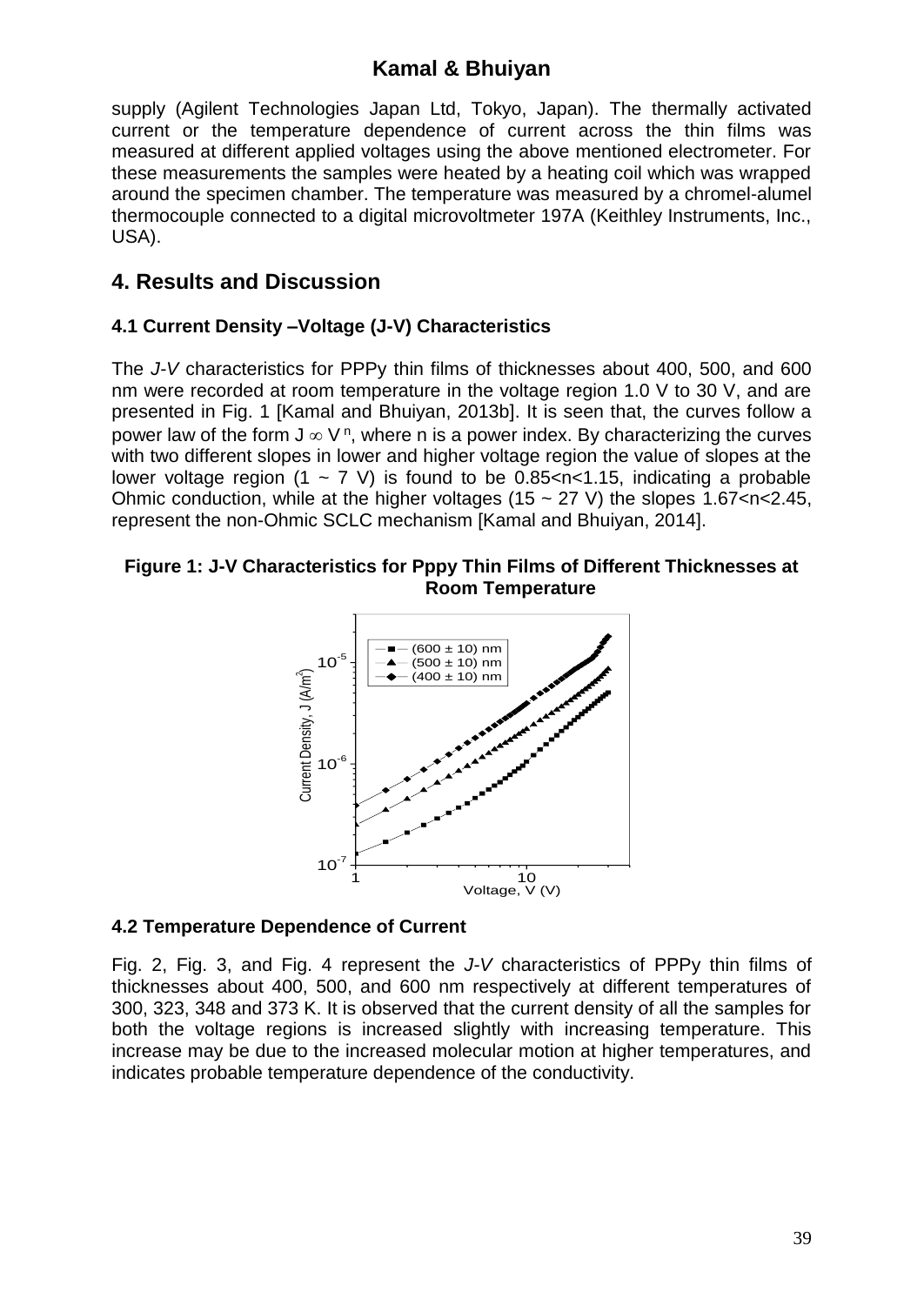



**Figure 3: The J-V Characteristics for PPPy Thin Film of Thickness 500 Nm at Different Temperatures**

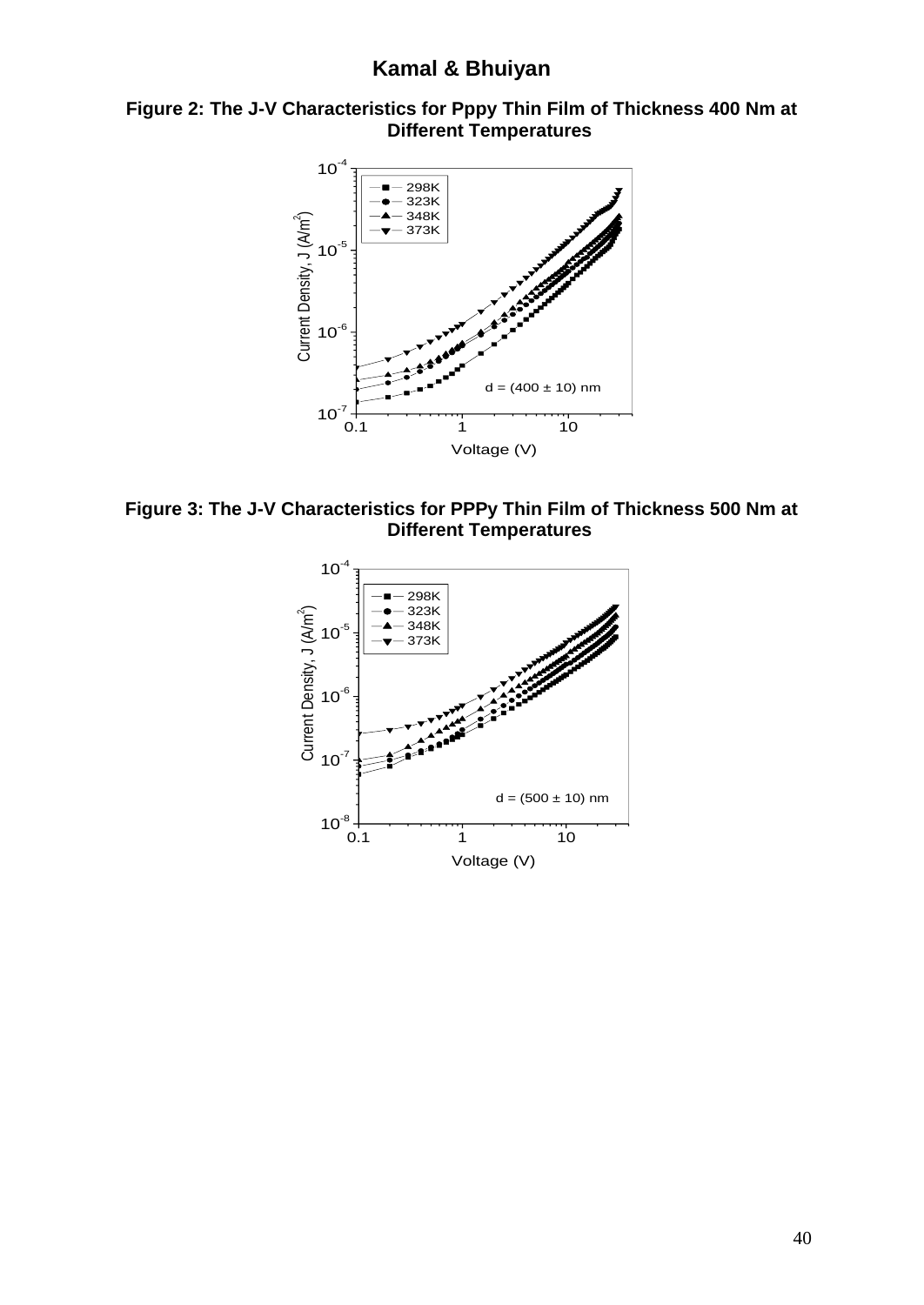#### **Figure 4: The J-V Characteristics for PPPy Thin Film of Thickness 600 Nm at Different Temperatures**



#### **4.3 Arrhenius Plots**

Fig. 5, Fig. 6 and Fig. 7 represent the plots of *J* with inverse absolute temperature 1/T for the PPPy thin films of thicknesses about 400, 500, and 600 nm respectively. Every figure having two curves in two different voltage regions, one in the Ohmic region with an applied voltage, 5V, and other in the SCLC region with an applied voltage, 20V. Moreover, each of the curves has two different slopes in the low and high temperature regions. The activation energies are calculated from the slopes of the curves from Fig. 5 – Fig. 7 and are listed in Table 1.

#### **Figure 5: Plots of J vs. 1/T for Pppy Thin Films of Thickness 400 Nm in ohmic and Non-ohmic Regions**

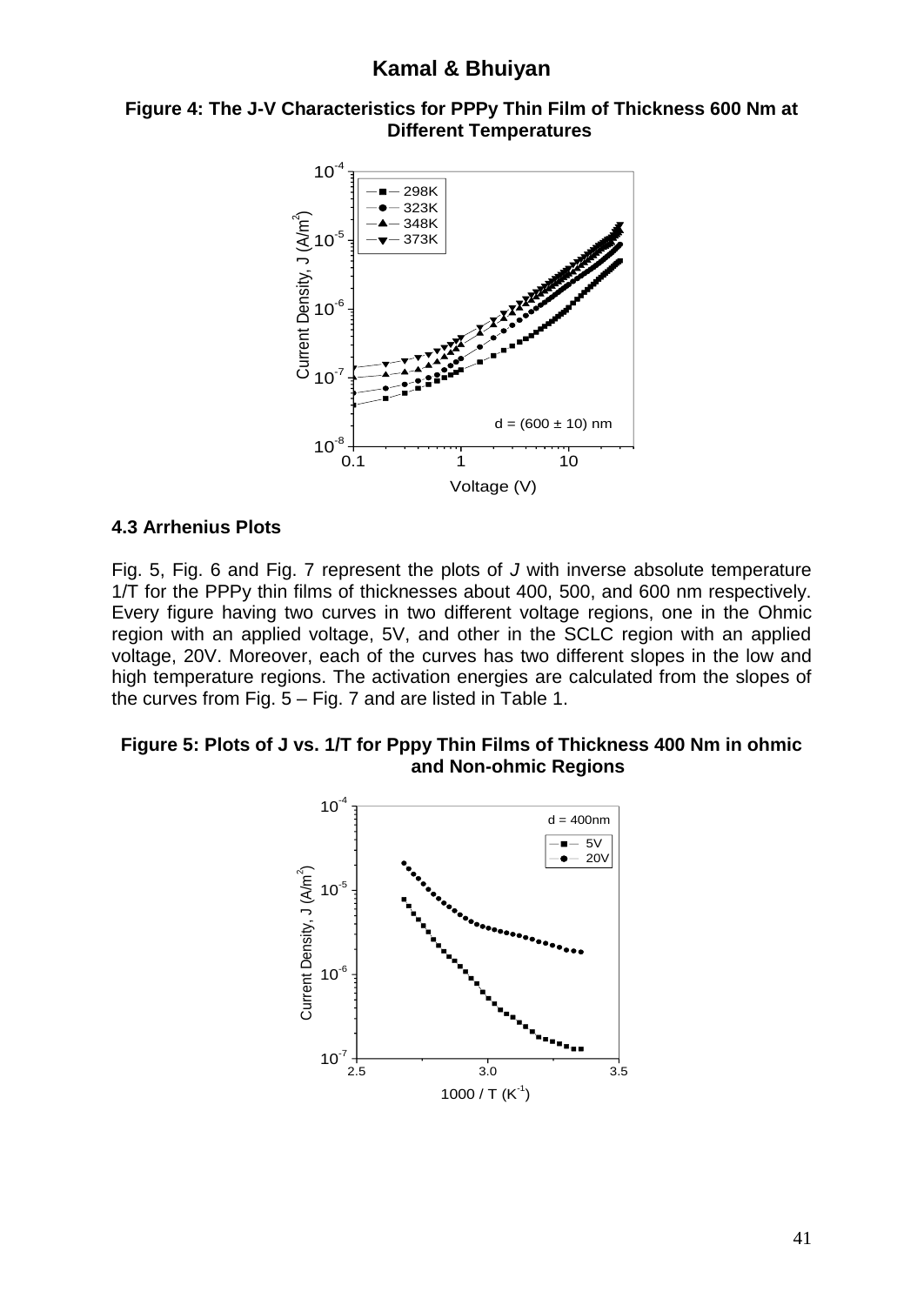#### **Figure 6: Plots of J vs. 1/T for Pppy Thin Films of Thickness 500 Nm in Ohmic and Non-Ohmic Regions**



It is known that, the trapped charges can lead to the polarization and distortion of the lattice structure and could result in local energy band deformation, which makes it very hard for trapped charge to be free. However, charge carriers in polymer thin films may move from one site to another by hopping over a potential barrier [Taylor 1971]. Hopping is the transfer of a thermally activated charge carrier between localized states. Carriers acquire enough energy from the lattice by means of thermal fluctuations to overcome the potential barrier. Here the  $\Delta E$  values at lower and higher temperature regions suggest that there may not be any transition of the conduction process from the hopping regime to a regime dominated by distinct energy levels. Therefore the carrier may take part in the conduction process throughout the bulk of the material. The low temperature activation energy suggests drawing a correlation with the hopping behavior. Moreover the decrease in activation energy with decreasing temperature also indicates a gradual transition to the hopping regime [Mott and Davis 1979].

#### **Figure 7: Plots of J vs. 1/T for Pppy Thin Films of Thickness 600 Nm in Ohmic and Non-Ohmic Regions**

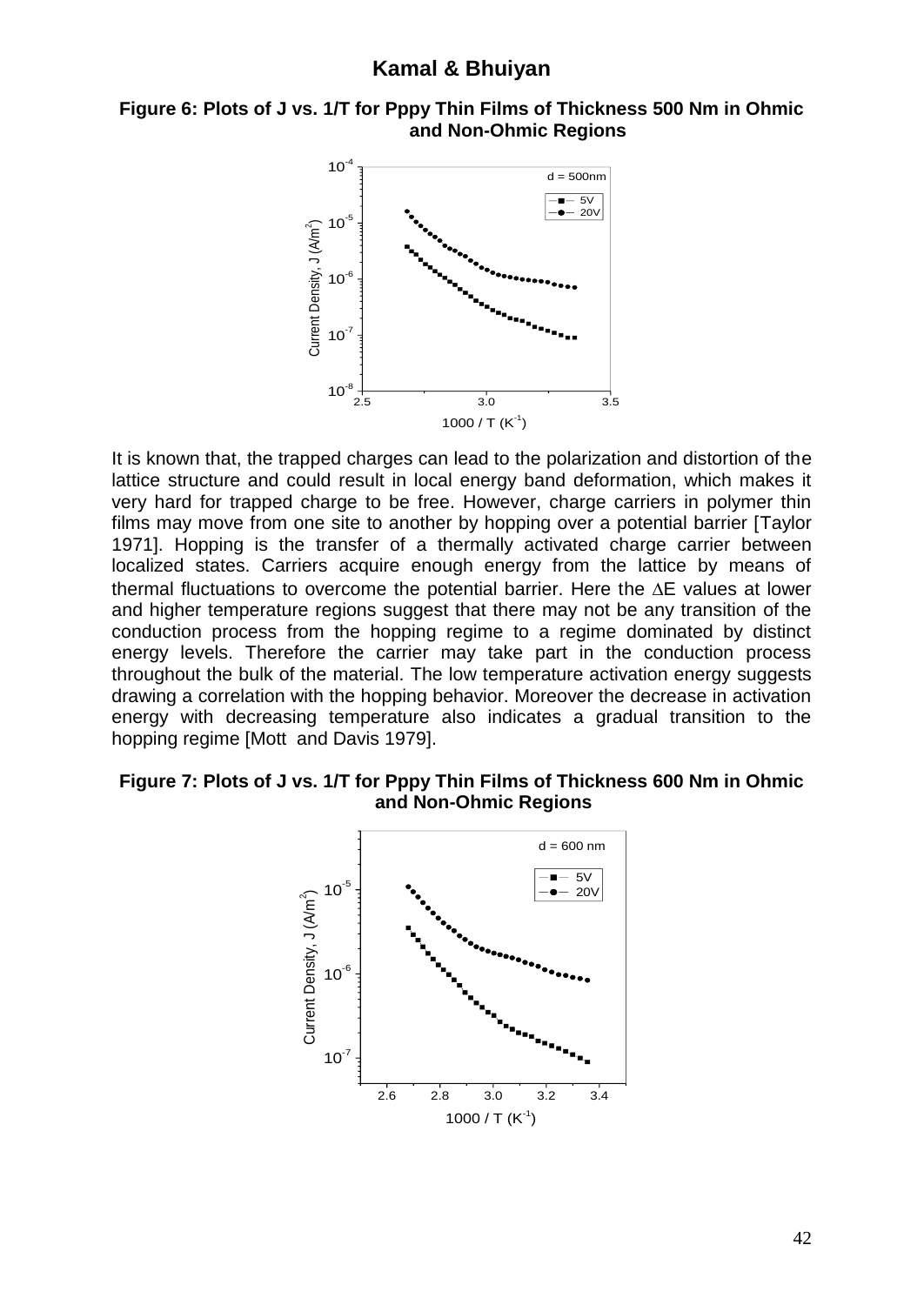| <b>Thicknes</b><br>s<br>$d$ (nm) | Activation energy $\Delta E$ (eV) |                     |                    |                     |
|----------------------------------|-----------------------------------|---------------------|--------------------|---------------------|
|                                  | 5V                                |                     | 20 V               |                     |
|                                  | Temperature (K)                   |                     | Temperature (K)    |                     |
|                                  | low<br>$(298-323)$                | high<br>$(348-323)$ | low<br>$(298-323)$ | high<br>$(348-398)$ |
| 400±10                           | $0.062 \pm 0.002$                 | $0.145 \pm 0.002$   | $0.035 \pm 0.002$  | $0.123 \pm 0.002$   |
| $500+10$                         | $0.075 \pm 0.002$                 | $0.175 \pm 0.002$   | $0.025 \pm 0.002$  | $0.115 \pm 0.002$   |
| $600+10$                         | $0.041 \pm 0.002$                 | $0.116 \pm 0.002$   | $0.051 \pm 0.002$  | $0.135 \pm 0.002$   |

### **Table 1: Values of Activation Energy, E, For Pppy Thin Films of Different Thicknesses**

The theory of SCLC in defect insulators, which contains traps, was developed by Rose [1955]. In the presence of traps, a large fraction of the injected space charge will condense therein, which means that the free-carrier density will be much lower than in a perfect insulator. The conduction mechanisms in PPPy thin films, it is observed that at higher voltage a trap-mediated SCLC mechanism is shown by the thin films [Kamal and Bhuiyan, 2014], and since the occupancy of traps is a function of temperature, the SCL current will be temperature-dependent. The change in activation energies at higher temperatures in comparison to those at lower temperatures also suggests a considerable temperature-dependence of SCLC mechanism.

# **5. Conclusions**

The temperature dependence of direct current electrical properties for PPPy thin films has been studied in this article. From *J-V* characteristics of PPPy monolayer thin films, a general trend is observed that the current conduction is higher in the films of lower thickness than that of the higher-thickness films at the same voltage. This change in the conductivity for different thicknesses suggests a probable change in physical properties during the formation of the plasma polymerized thin films. The most probable reason of this behavior may be due to better morphological characteristics of the films of lower thickness which causes increased charge mobility. Thinner films present more structural order due to more homogeneous surfaces, decreased grain size and improve interchain conduction, and as a result, an increased conductivity could be observed. The J-V characteristics curves at room temperature were characterized by two different slopes in lower and higher voltage region. It is observed that in low field region the curves follow Ohm's law but in high field region a non-linear non-Ohmic SCL conduction mechanism was found. From J-V plots at different higher temperatures the current density in all the samples were found to be increased slightly with increasing temperature for both the voltage regions. This increase may be due to the increased molecular motion at higher temperatures and indicates temperature dependence of the conductivity. The Arhennius plots (*log J* vs. *1/T* plot) were made and activation energies were calculated in both low and high temperature region and a trend of decreasing activation energy with decreasing temperature has been observed which indicates a gradual transition to the hopping regime. Moreover from the low temperature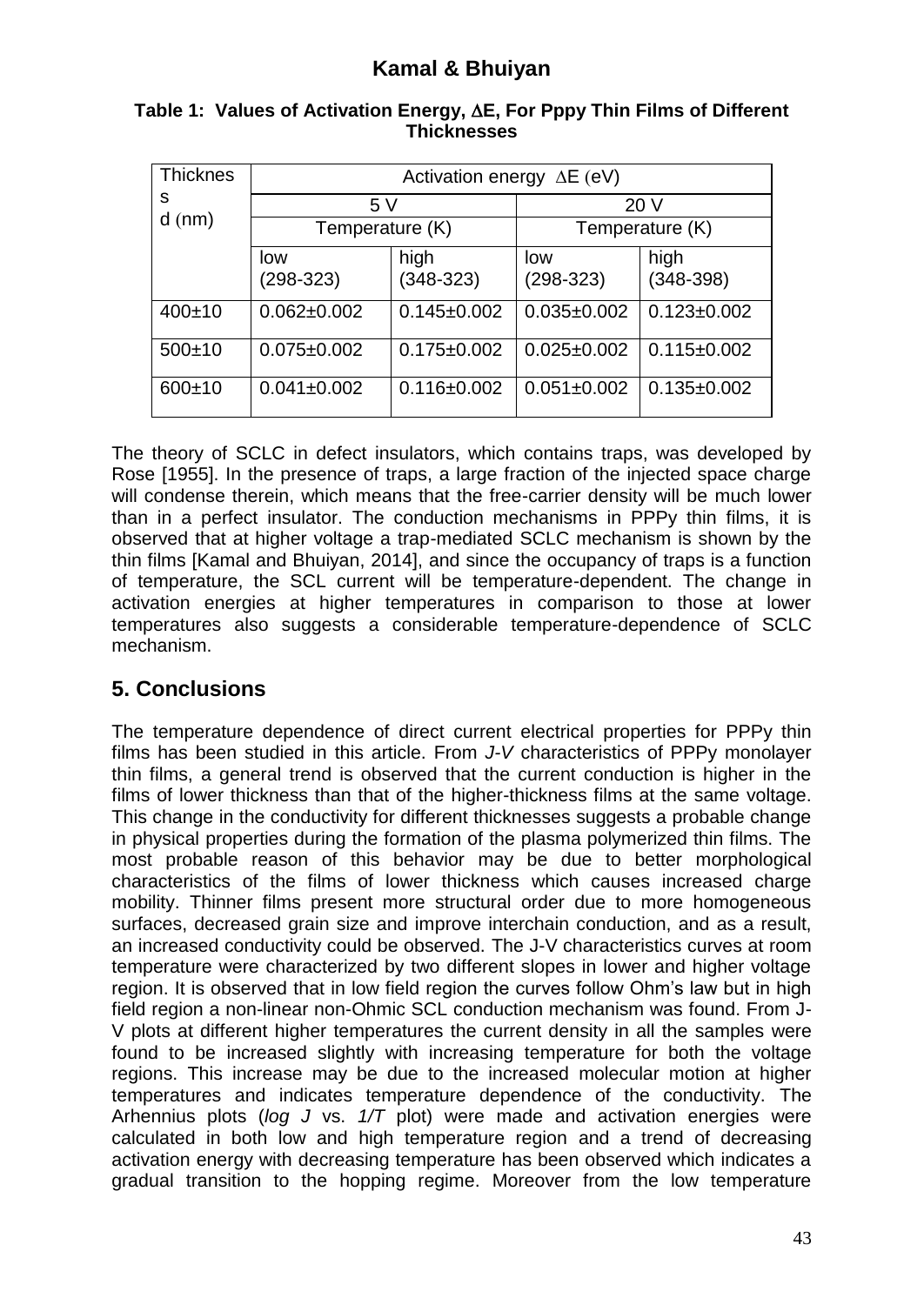activation energy a correlation with the hopping behavior was also suggested. However, the change in activation energy at higher temperature in comparison to that at lower temperature has been attributed to a considerable temperaturedependence of SCLC mechanism.

This paper is a part of a research work where an attempt was made to investigate the structural, optical and the electrical properties of PPPy, PPTMA and PPPy-PPTMA bilayer composite thin films. Some papers about this research have also been published earlier which are mentioned in the literature review. In this research it was observed that both the optical and electrical properties are thickness dependent. An intimately arising question from this observation is: how to describe the thickness dependence of these physical processes in thin polymer films? Our result was explained by using existing theories, but the reports on thickness-dependent optical and electrical properties were found to be less abundant in literature. To study the thickness dependence more precisely the Fourier Transform Infrared (FTIR) spectra could be taken and analyzed for the films of different thickness separately to know the probable structural change due to the change of the thickness. The x-ray diffraction (XRD) analysis could also be done for each thickness to get information about the chemical structure of the materials. The x*-*ray photoelectron spectroscopy (XPS) investigation which provides quantitative information of the element present could be carried on to study the bonding of different functionalities and chemical states in the thin films of different thickness. The scanning electron microscopy (SEM) analysis could provide information about the morphological change with the change of the thickness. The electron spin resonance (ESR) study may also be carried out to see the nature and source of radicals in this material. All the results of the above analysis could then be correlated with the thickness dependent optical and electrical properties of the thin films of different thickness.

## **References**

- Akther, H and Bhuiyan, AH 2005, 'Space charge limited conduction in plasma polymerized N,N,3,5 tetramethylaniline thin films', *Thin Solid Films*, vol. 488, pp. 93-97.
- Akther, H and Bhuiyan, AH 2005, 'Infrared and ultra violet-visible spectroscopic investigation of plasma polymerized N,N,3,5 -tetramethylaniline thin films', *Thin Solid Films*, vol. 474, pp. 14-18.
- Akther, H and Bhuiyan, AH 2005, 'Electrical and optical properties of plasma polymerized N,N,3,5, -tetramethylaniline thin films', *New Journal of Physics*, vol.7, pp. 173-178.
- Chowdhury, FUZ and Bhuiyan, AH 2000, `Dielectric properties of plasma polymerized diphenyl thin films', *Thin Solid Films*, vol. 370, pp.78-84.
- Das-Gupta, DK and Doughty, K 1987, `Dielectric and Conduction processes in Polyetherether Ketone', Trans E.I., EI-22, pp. 1-7.
- Dissado, LA and Fothergill, JC 1992, '*Electrical degradation and breakdown in polymers'*, P. Peregrinus for IEE, London 1992.
- El-Nahass, MM, Zeyada, HM, El-Samanoudy, MM and El-Menyawy, EM 2006, `Electrical conduction mechanisms and dielectric properties of thermally evaporated N-(p-dimethylaminobenzyllidene)-p-nitroaniline thin films', *Journal of Physics: Condensed Matter*, vol. 18, pp. 5163-5173.